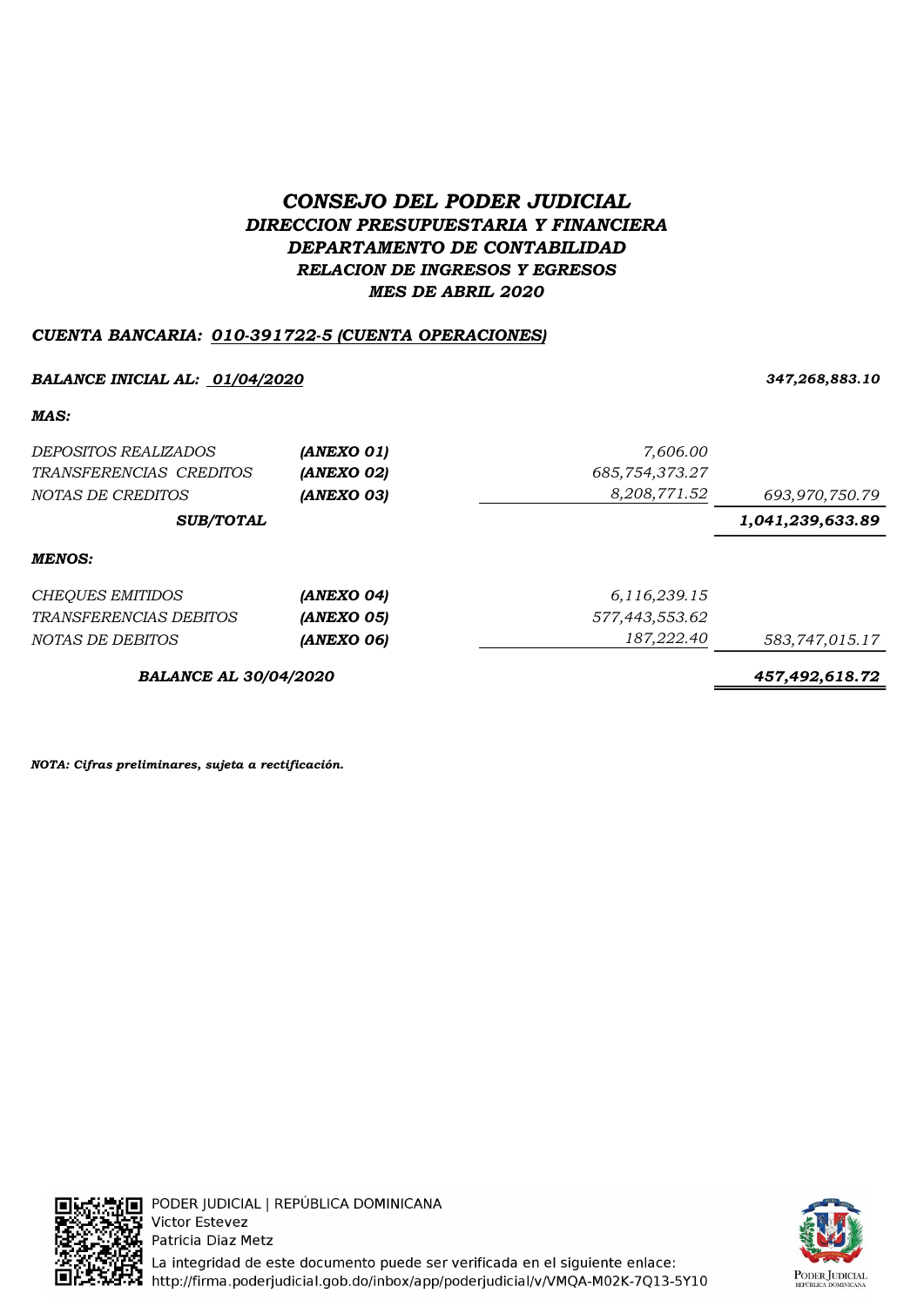## CONSEJO DEL PODER JUDICIAL DIRECCION PRESUPUESTARIA Y FINANCIERA DEPARTAMENTO DE CONTABILIDAD RELACION DE INGRESOS Y EGRESOS MES DE ABRIL 2020

ANEXO 01

## RELACION DE DEPOSITOS MES DE ABRIL 2020

| DESCRIPCION | <b>VALOR RD\$</b>                                                                                   |
|-------------|-----------------------------------------------------------------------------------------------------|
|             | 4.106.00                                                                                            |
|             | 3,500.00                                                                                            |
| TOTAL RD\$  | 7.606.00                                                                                            |
| NUM.        | 12534 FOTOCOPIAS P. J. SANTIAGO<br>12535 REEMB. SOBRANTE LOG. ELECCI. MUNIC. MARZO/2020, ADM. AZUA. |

#### ANEXO 02

#### RELACION DE TRANSFERENCIAS CREDITOS MES DE ABRIL 2020

| <b>FECHA</b>     | NUM. | <b>DESCRIPCION</b>                              | <b>VALOR RD\$</b> |
|------------------|------|-------------------------------------------------|-------------------|
| <i>8/4/2020</i>  | 941  | PROCURADURIA GENERAL DE LA REPUBLICA DOMINICANA | 50,000.00         |
| 16/4/2020        | 942  | CONSEJO DEL PODER JUDICIAL                      | 60,892,007.83     |
| 16/4/2020        | 943  | CONSEJO DEL PODER JUDICIAL                      | 75,019,342.00     |
| 17/4/2020        | 944  | CONSEJO DEL PODER JUDICIAL                      | 439,854,055.00    |
| 17/4/2020        | 945  | PROCURADURIA GENERAL DE LA REPUBLICA DOMINICANA | 100,000.00        |
| 17/4/2020        | 946  | PROCURADURIA GENERAL DE LA REPUBLICA DOMINICANA | 49,795.00         |
| 20/4/2020        | 947  | PROCURADURIA GENERAL DE LA REPUBLICA DOMINICANA | 65,160.00         |
| 21/4/2020        | 948  | CONSEJO DEL PODER JUDICIAL                      | 18,749,652.75     |
| 21/4/2020        | 949  | CONSEJO DEL PODER JUDICIAL                      | 86, 367, 762. 17  |
| 30/4/2020        | 950  | JUNTA CENTRAL ELECTORAL                         | 13,184.00         |
| 30/4/2020        | 951  | ESCUELA NACIONAL DE LA JUDICATURA               | 21,357.00         |
| 30/4/2020        | 952  | CONSEJO DEL PODER JUDICIAL                      | 4,397,547.52      |
| <i>30/4/2020</i> | 953  | CONSEJO DEL PODER JUDICIAL                      | 174,510.00        |
|                  |      | TOTAL RD\$                                      | 685,754,373.27    |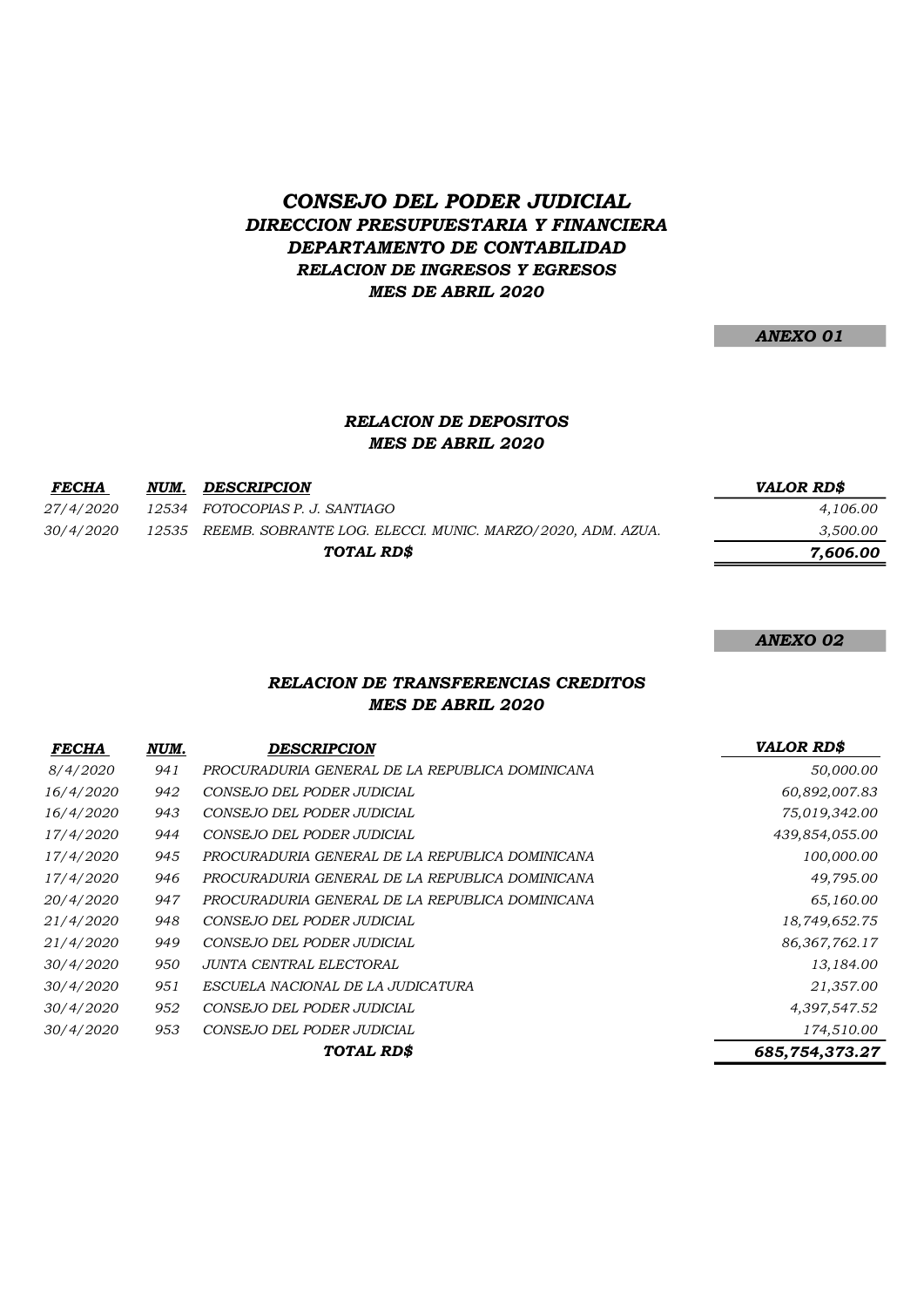#### ANEXO 03

ANEXO 04

#### RELACION NOTAS DE CREDITOS MES DE ABRIL 2020

| <b>FECHA</b>     | NUM. | <b>DESCRIPCION</b>                         | <b>VALOR RD\$</b> |
|------------------|------|--------------------------------------------|-------------------|
| 8/4/2020         | 107  | **DOCUMENTO QUE ANULA AL DOC: CHQ 87551 ** | 67,800.00         |
| 10/4/2020        | 108  | **DOCUMENTO QUE ANULA AL DOC: CHQ 87806 ** | 1,932.30          |
| 10/4/2020        | 109  | **DOCUMENTO QUE ANULA AL DOC: CHQ 87898 ** | 83,444.85         |
| 10/4/2020        | 110  | **DOCUMENTO QUE ANULA AL DOC: CHQ 87902 ** | 59,325.00         |
| 16/4/2020        | 111  | **DOCUMENTO QUE ANULA AL DOC: CHQ 88043 ** | 2,196,295.95      |
| 16/4/2020        | 112  | **DOCUMENTO QUE ANULA AL DOC: CHQ 88044 ** | 5,710,475.53      |
| 16/4/2020        | 113  | **DOCUMENTO QUE ANULA AL DOC: CHQ 88042 ** | 1,488.77          |
| 17/4/2020        | 114  | **DOCUMENTO QUE ANULA AL DOC: CHQ 88031 ** | 2,400.00          |
| 17/4/2020        | 115  | **DOCUMENTO QUE ANULA AL DOC: CHQ 88036 ** | 3,000.00          |
| 17/4/2020        | 116  | **DOCUMENTO QUE ANULA AL DOC: CHQ 88037 ** | 3,000.00          |
| 17/4/2020        | 117  | **DOCUMENTO QUE ANULA AL DOC: CHQ 88039 ** | 3,500.00          |
| 30/4/2020        | 121  | T/D2932 REVERSADA POR EL BANCO             | 2,400.00          |
| 30/4/2020        | 125  | **DOCUMENTO QUE ANULA AL DOC: CHQ 85239 ** | 1,350.00          |
| 30/4/2020        | 126  | **DOCUMENTO QUE ANULA AL DOC: CHQ 85324 ** | 4,355.56          |
| 30/4/2020        | 127  | **DOCUMENTO QUE ANULA AL DOC: CHQ 85799 ** | 4,355.56          |
| 30/4/2020        | 128  | **DOCUMENTO QUE ANULA AL DOC: CHQ 85387 ** | 6,000.00          |
| 30/4/2020        | 129  | **DOCUMENTO QUE ANULA AL DOC: CHQ 85732 ** | 6,000.00          |
| <i>30/4/2020</i> | 138  | ** ANULACION DE DOCUMENTOS**               | 51,648.00         |
|                  |      | TOTAL RD\$                                 | 8,208,771.52      |

#### RELACION DE CHEQUES EMITIDOS MES DE ABRIL 2020

| <b>FECHA</b>     | NUM.       | <i><b>BENEFICIARIO</b></i>     | <b>VALOR RD\$</b> |
|------------------|------------|--------------------------------|-------------------|
| <i>30/4/2020</i> | 88045      | COLEGIO DOM INGS AROS AGRIMENS | 3,933.16          |
| <i>30/4/2020</i> | 88046      | COLECTOR DE IMPUESTOS INTERNOS | 39,331.59         |
| <i>30/4/2020</i> | 88047      | COLECTOR DE IMPUESTOS INTERNOS | 1,211,523.71      |
| 30/4/2020        | 88048      | COLECTOR DE IMPUESTOS INTERNOS | 4,861,450.69      |
|                  | TOTAL RD\$ |                                | 6,116,239.15      |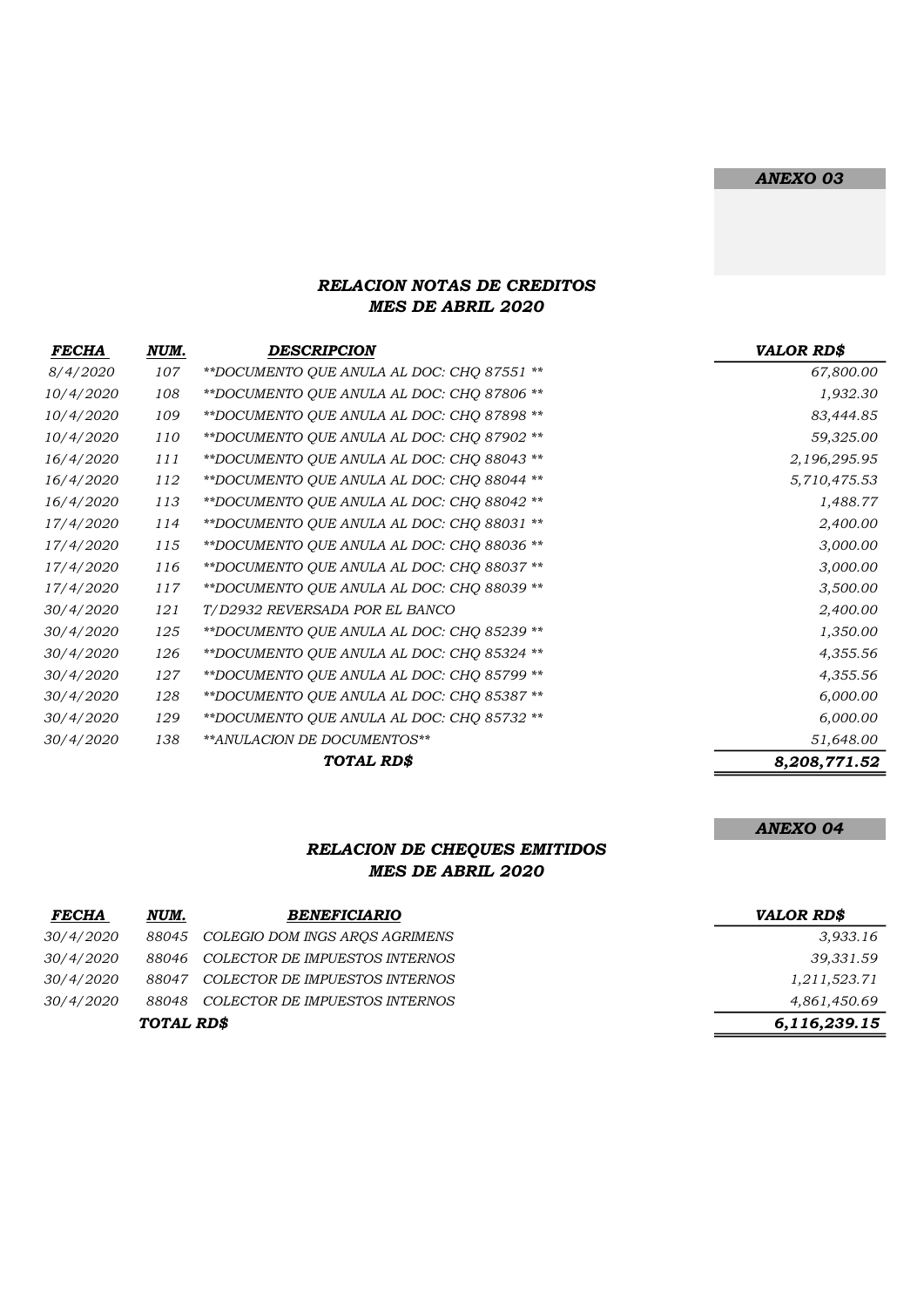### ANEXO 05

## RELACION DE TRANSFERENCIAS DEBITOS MES DE ABRIL 2020

| FECHA            | NUM. | <b>DESCRIPCION</b>                                             | <b>VALOR RD\$</b> |
|------------------|------|----------------------------------------------------------------|-------------------|
| 4/4/2020         | 2884 | HERMOSILLO COMERCIAL SRL                                       | 298,773.65        |
| 4/4/2020         | 2885 | OFFITEK, SRL                                                   | 367,679.20        |
| 4/4/2020         | 2886 | CONSTRUCTORA TUBIA SRL                                         | 947,542.70        |
| 4/4/2020         | 2887 | CENTRO CUESTA NACIONAL, SAS                                    | 137,869.66        |
| 4/4/2020         | 2888 | OFFITEK, SRL                                                   | 449,014.54        |
| 4/4/2020         | 2889 | INDUSTRIAS BANILEJAS, SAS                                      | 436,336.56        |
| 4/4/2020         | 2890 | COMPU-OFFICE DOMINICANA SRL                                    | 9,443.30          |
| 4/4/2020         | 2891 | SUMINISTROS GUIPAK, SRL                                        | 80,307.94         |
| 4/4/2020         | 2892 | DITA SERVICES, SRL                                             | 933,896.66        |
| 4/4/2020         | 2893 | TCO NETWORKING, SRL                                            | 12,081.96         |
| 4/4/2020         | 2894 | EXODO SOLUCIONES, SRL.                                         | 118.05            |
| 7/4/2020         | 2895 | MARIA DEL CARMEN DE LOS SANTOS                                 | 74,389.83         |
| 7/4/2020         | 2896 | SYNTES S R L                                                   | 8,880.70          |
| 7/4/2020         | 2897 | FERRETERIA M & A SRL                                           | 3,280.39          |
| 7/4/2020         | 2898 | AYUNTAMIENTO MUNICIPAL PUERTO PLATA                            | 7,500.00          |
| 7/4/2020         | 2899 | AYUNTAMIENTO DEL MUNICIPIO DE SANTIAGO                         | 39,040.00         |
| 14/4/2020        | 2900 | COMPUTADORAS DOMINICANAS SRL                                   | 82,357.84         |
| 14/4/2020        | 2901 | <b>GREEN LOVE SRL</b>                                          | 7,532.00          |
| 14/4/2020        | 2902 | PROCITROM, SRL                                                 | 126,941.49        |
| 14/4/2020        | 2903 | MARIA DEL CARMEN DE LOS SANTOS                                 | 123,097.46        |
| 14/4/2020        | 2904 | <b>HUMANO SEGUROS S A</b>                                      | 733,289.64        |
| 14/4/2020        | 2905 | <b>HUMANO SEGUROS S A</b>                                      | 4,370,776.15      |
| 15/4/2020        | 2906 | PROGRAMA DE LAS NACIONES UNIDAS PARA EL DESARROLLO             | 6,462,000.00      |
| 17/4/2020        | 2907 | <b>ALGUACILES</b>                                              | 2,344,058.50      |
| 17/4/2020        | 2908 | WENDY MIGUELINA OSORIO RODRIGUEZ                               | 243,000.00        |
| <i>20/4/2020</i> | 2909 | HUMANO SEGUROS S A                                             | 46,093,851.84     |
| <i>20/4/2020</i> | 2910 | CONSTRUCTORA TUBIA SRL                                         | 703,124.77        |
| 20/4/2020        | 2911 | <b>ALGUACILES</b>                                              | 1,998,920.00      |
| <i>21/4/2020</i> | 2912 | COLECTOR DE IMPUESTOS INTERNOS                                 | 5,710,475.53      |
| <i>21/4/2020</i> | 2913 | COLECTOR DE IMPUESTOS INTERNOS                                 | 2,196,295.95      |
| <i>21/4/2020</i> | 2914 | CONSEJO DEL PODER JUDICIAL                                     | 445,745,331.39    |
| <i>21/4/2020</i> | 2915 | ESCUELA NACIONAL DE LA JUDICATURA                              | 15,377,912.83     |
| 22/4/2020        | 2916 | CONTAINER TRAILER SERVICES CTS SRL                             | 40,680.00         |
| <i>22/4/2020</i> | 2917 | CENTRO CUESTA NACIONAL, SAS                                    | 41,013.25         |
| <i>22/4/2020</i> | 2918 | REID & COMPANIA, S. A.                                         | 50,945.73         |
| <i>22/4/2020</i> | 2919 | AYUNTAMIENTO MUNICIPAL DE BANI                                 | 3,620.00          |
| <i>22/4/2020</i> | 2920 | CORPORACION DEL ACUEDUCTO Y ALCANTARILLADO DE SANTO DOMINGO (* | 4,928.00          |
| 22/4/2020        | 2921 | REID & COMPANIA, S. A.                                         | 28,154.22         |
| 22/4/2020        | 2922 | AYUNTAMIENTO MUNICIPAL DE MOCA                                 | 10,000.00         |